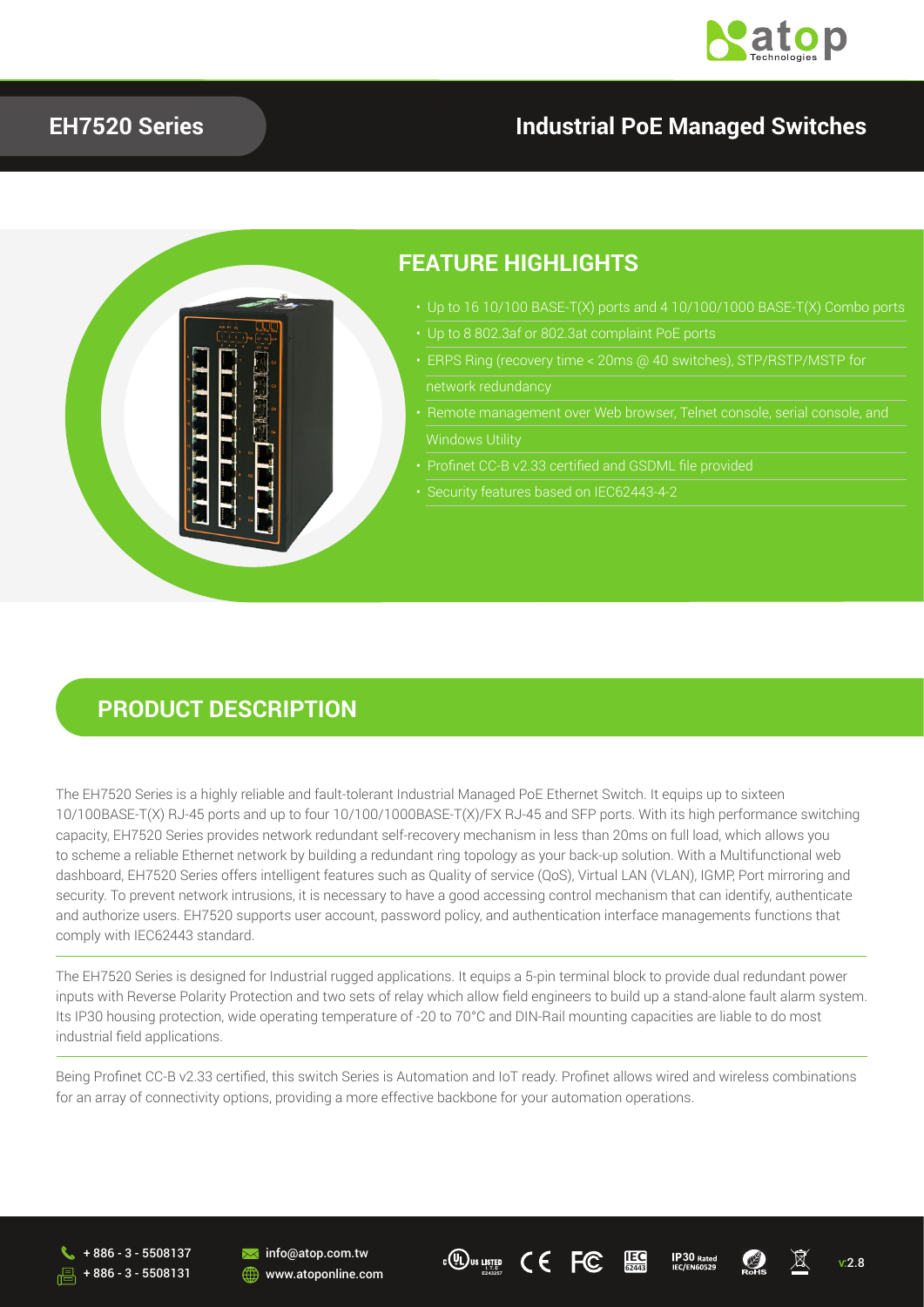

## **SPECIFICATIONS**

| <b>Technical Specifications</b> |                                                                                                                                                                                                                                                                                                                                                                                                                                                                                                                                                                                                                                                                                                                         |
|---------------------------------|-------------------------------------------------------------------------------------------------------------------------------------------------------------------------------------------------------------------------------------------------------------------------------------------------------------------------------------------------------------------------------------------------------------------------------------------------------------------------------------------------------------------------------------------------------------------------------------------------------------------------------------------------------------------------------------------------------------------------|
| Model Name                      | EH7520 Series                                                                                                                                                                                                                                                                                                                                                                                                                                                                                                                                                                                                                                                                                                           |
| <b>Technology</b>               |                                                                                                                                                                                                                                                                                                                                                                                                                                                                                                                                                                                                                                                                                                                         |
| Standards                       | IEEE802.3af / 802.3at for Power-over-Ethernet<br>IEEE802.3 for 10BASE-T<br>IEEE802.3u for 100BASE-T(X) and 100BASE-FX<br>IEEE802.3ab for 1000BASE-T(X)<br>IEEE802.3z for 1000BASE-X<br>IEEE802.3x for Flow Control<br>IEEE802.1D-2004 for Spanning Tree Protocol<br>IEEE802.1w for Rapid STP<br>IEEE802.1Q for VLAN Tagging<br>IEEE802.1p for Class of Service<br>IEEE8021X for Authentication<br>IEEE802.3ad for Port Trunk with LACP                                                                                                                                                                                                                                                                                  |
| Protocols                       | IGMPv1/v2, GVRP, SNMPv1/v2c/v3, ICMP, ARP, Telnet, TFTP, SNTP, SMTP,<br>RMON, HTTP, Syslog, PROFINET, Modbus/TCP, LLDP, IEEE 1588 PTP V1/V2,<br>IPv4, NTP Client, EAP, RADIUS, 802.1x, IPv4, IPv6, IGMP Snooping, GARP,<br>GMRP, SNMP Inform, SSH, DHCP Relay/Client, BootP, NTP Server/ Client,<br>SMTP(Gmail), MRP (Manager/Client), TACACS+, Mirror port, QoS, ACL, Serial<br>Console, U-Ring, STP, RSTP, MSTP, Redundancy Compatible Ring, Profinet,<br>Modbus/TCP,UDLD,Security, Trunk, LACP, MLD, 802.1Q VLAN, Port-Based<br>VLAN, MAC-Based VLAN, IP-Subnet-Based VLAN, Protocol-Based VLAN, Qin-<br>Q,802.1x, ARP spoof Prevention, DHCP snooping, IP source Guard, Dynamic<br>ARP Inspection, DHCP relay Agent |
| <b>Automation Profiles</b>      | Profinet CC-B v2.33 certified                                                                                                                                                                                                                                                                                                                                                                                                                                                                                                                                                                                                                                                                                           |
|                                 | MIB II, IF-MIB, SNMPv2 MIB, BRIDGE-MIB, RMON MIB Group 1,2,3,9                                                                                                                                                                                                                                                                                                                                                                                                                                                                                                                                                                                                                                                          |
| <b>MIB</b>                      | NTP Server/Client, SNTP                                                                                                                                                                                                                                                                                                                                                                                                                                                                                                                                                                                                                                                                                                 |
| Flow Control                    | IEEE802.3x for Flow Control, back pressure flow control                                                                                                                                                                                                                                                                                                                                                                                                                                                                                                                                                                                                                                                                 |
| <b>Switch Properties</b>        |                                                                                                                                                                                                                                                                                                                                                                                                                                                                                                                                                                                                                                                                                                                         |
| <b>Priority Queues</b>          | 8                                                                                                                                                                                                                                                                                                                                                                                                                                                                                                                                                                                                                                                                                                                       |
| Max. Number of Available VLANs  | 256                                                                                                                                                                                                                                                                                                                                                                                                                                                                                                                                                                                                                                                                                                                     |
| VLAN ID Range                   | VID 1 to 4094                                                                                                                                                                                                                                                                                                                                                                                                                                                                                                                                                                                                                                                                                                           |
| <b>Static IGMP Groups</b>       | 256                                                                                                                                                                                                                                                                                                                                                                                                                                                                                                                                                                                                                                                                                                                     |
| Dynamic IGMP Groups             | 256                                                                                                                                                                                                                                                                                                                                                                                                                                                                                                                                                                                                                                                                                                                     |
| MAC Table Size                  | 16K                                                                                                                                                                                                                                                                                                                                                                                                                                                                                                                                                                                                                                                                                                                     |
| Packet Buffer Size              | 12 Mbit                                                                                                                                                                                                                                                                                                                                                                                                                                                                                                                                                                                                                                                                                                                 |
| <b>Interface</b>                |                                                                                                                                                                                                                                                                                                                                                                                                                                                                                                                                                                                                                                                                                                                         |
| RJ45 Ports                      | 10/100/1000BASE-T(X) or 10/100 BASE-T(X) auto negotiation speed                                                                                                                                                                                                                                                                                                                                                                                                                                                                                                                                                                                                                                                         |
| Fiber Ports                     | 100BASE-FX / 1000BASE-X SFP slot                                                                                                                                                                                                                                                                                                                                                                                                                                                                                                                                                                                                                                                                                        |
| <b>LED</b> Indicators           | PWR1, PWR2, Alarm, Run, Ring, Ring Master, RJ-45 Link/Speed, SFP Link, PoE                                                                                                                                                                                                                                                                                                                                                                                                                                                                                                                                                                                                                                              |
| Console                         | RS232 (RJ45 connector)                                                                                                                                                                                                                                                                                                                                                                                                                                                                                                                                                                                                                                                                                                  |
| Relay Output                    | 2 relay outputs with current carrying capacity of 2A @30VDC                                                                                                                                                                                                                                                                                                                                                                                                                                                                                                                                                                                                                                                             |
| <b>DIP Switches</b>             | Ring Control                                                                                                                                                                                                                                                                                                                                                                                                                                                                                                                                                                                                                                                                                                            |
| <b>Button</b>                   | <b>Reset Button</b>                                                                                                                                                                                                                                                                                                                                                                                                                                                                                                                                                                                                                                                                                                     |

**USTED C C FC IEC** IP30 Rated **C X** V:2.8

**IEC 62443**

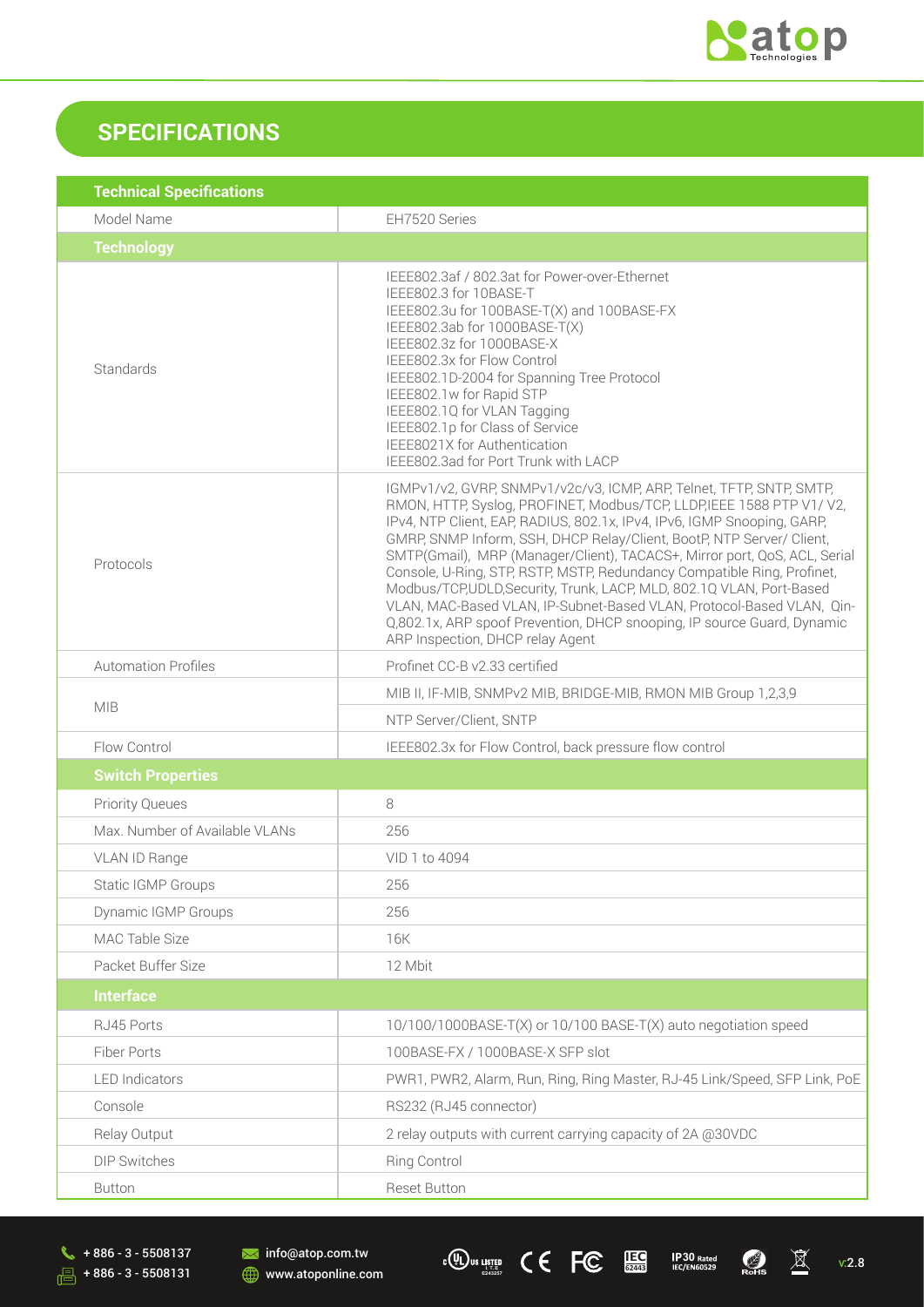

| <b>Power Management</b>                                                                 |                                                                                                                                                                                        |  |
|-----------------------------------------------------------------------------------------|----------------------------------------------------------------------------------------------------------------------------------------------------------------------------------------|--|
| Input Voltage                                                                           | 9-48 VDC or 18~30VAC for Non-PoE models<br>45-57 VDC for 802.3af mode<br>51-57 VDC for 802.3at mode                                                                                    |  |
| Input Current                                                                           | Max. 1.5A @ 18VAC<br>Max. 2.0A @ 9VDC (without PD)<br>Max. 3.2A @ 45VDC (Support up to 8 ports at 15.4W per PoE port)<br>Max. 5.5A @ 51VDC (Support up to 8 ports at 30W per PoE port) |  |
| Connector                                                                               | Removable 5-pin Terminal Block for power input                                                                                                                                         |  |
| <b>Reverse Polarity Protection</b>                                                      | Present (DC only)                                                                                                                                                                      |  |
| <b>Physical Characteristics</b>                                                         |                                                                                                                                                                                        |  |
| Housing<br>Dimension ( $W \times H \times D$ )<br>Weight<br>Installation                | IP30 protection, metal housing<br>80mm x 137.9mm x 164mm<br>1.4 kg<br>DIN-Rail, Wall Mount (Optional Kit)                                                                              |  |
| <b>Environmental Limits</b>                                                             |                                                                                                                                                                                        |  |
| <b>Operating Temperature</b><br>Storage Temperature<br><b>Ambient Relative Humidity</b> | $-20^{\circ}$ C $\sim$ 70°C (-4°F $\sim$ 158°F)<br>$-40^{\circ}$ C $\sim$ 85°C (-40°F $\sim$ 185°F)<br>5%~95%, 55°C (Non-condensing)                                                   |  |

# **REGULATORY APPROVALS**

| <b>Regulatory Approvals</b> |                                                                                         |                                                                                               |                                                                                                                       |                         |
|-----------------------------|-----------------------------------------------------------------------------------------|-----------------------------------------------------------------------------------------------|-----------------------------------------------------------------------------------------------------------------------|-------------------------|
| Safety                      | UL60950-1 2nd Ed. /CSA C22.2 No.60950-1-07 2nd Ed. / CB (IEC/EN62368-1 & IEC/EN60950-1) |                                                                                               |                                                                                                                       |                         |
| <b>EMC</b>                  | FCC Part 15, Subpart B, Class A / EN 61000-6-4:2007+A1:2011 / EN 61000-6-2:2005         |                                                                                               |                                                                                                                       |                         |
| <b>Test</b>                 | Item                                                                                    |                                                                                               | <b>Value</b>                                                                                                          | <b>Level</b>            |
| IEC 61000-4-2               | <b>ESD</b>                                                                              | Contact Discharge<br>Air Discharge                                                            | ±6KV<br>±8KV                                                                                                          | 3<br>3                  |
| IEC 61000-4-3               | <b>RS</b>                                                                               | Radiated(Enclosure)                                                                           | 10(V/m)<br>3(V/m)<br>1(V/m)                                                                                           | 3<br>3                  |
| IEC 61000-4-4               | EFT                                                                                     | <b>AC Power Port</b><br>DC Power Port<br>Signal Port                                          | ±2.0kV<br>±2.0kV<br>±1.0kV                                                                                            | 3<br>3<br>3             |
| IEC 61000-4-5               | Surge                                                                                   | <b>AC Power Port</b><br><b>AC Power Port</b><br>DC Power Port<br>DC Power Port<br>Signal Port | Line-to-Line ±1.0KV<br>Line-to-Earth $±2.0$ KV<br>Line-to-Line ±1.0KV<br>Line-to-Earth ±2.0KV<br>Line-to-Earth ±1.0KV | 3<br>3<br>$\frac{3}{3}$ |
| IEC 61000-4-6               | CS                                                                                      | Conducted(Enclosure)                                                                          | 10 Vrms                                                                                                               | 3                       |
| IEC 61000-4-8               | PFMF                                                                                    | (Enclosure)                                                                                   | 30 A/m                                                                                                                | 4                       |
| IEC 61000-4-11              | <b>DIP</b>                                                                              | <b>AC Power Port</b>                                                                          | $\overline{\phantom{a}}$                                                                                              |                         |



**USTED C C FC IEC** IP30 Rated **C X** V:2.8



**IEC 62443**